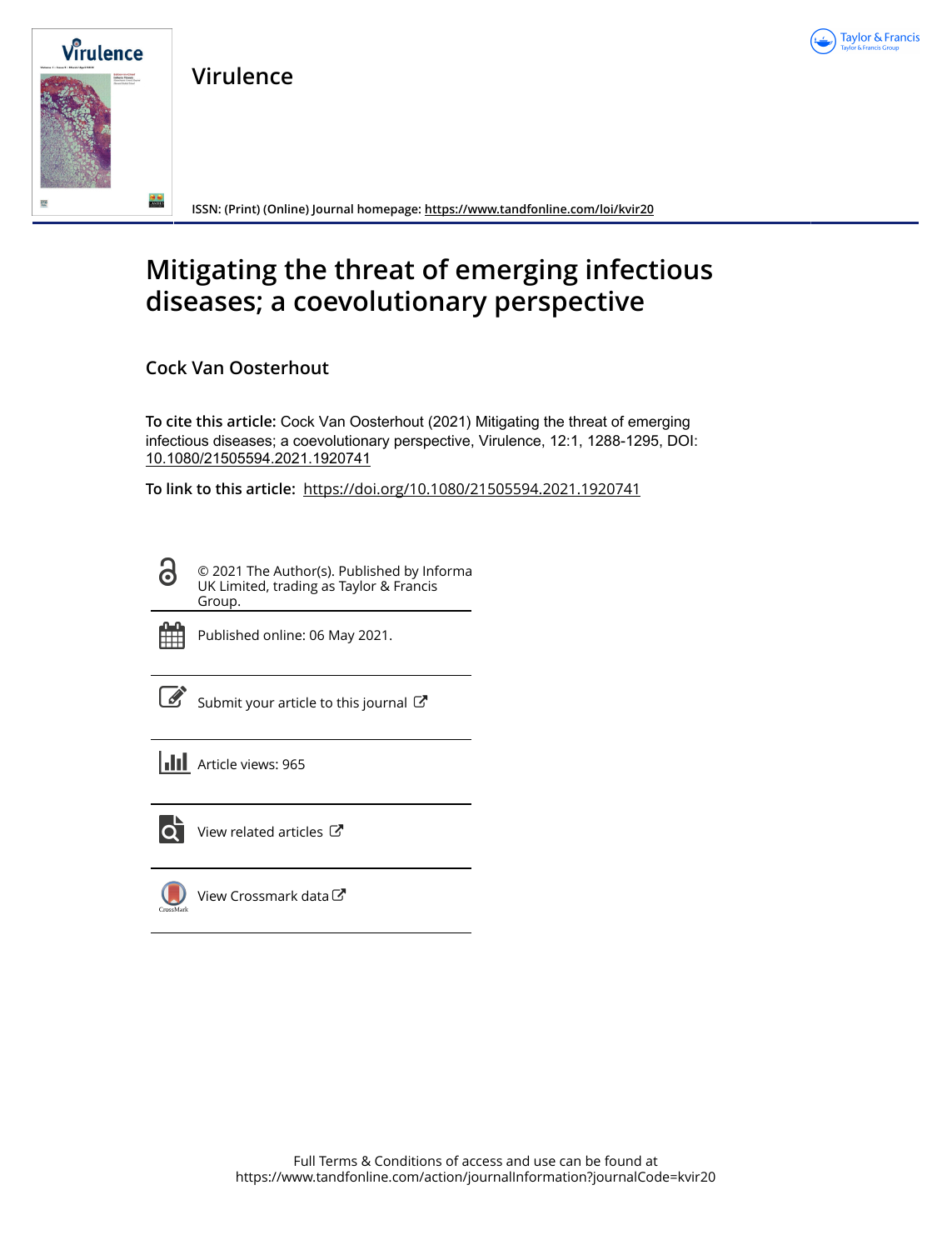#### EDITORIAL

Taylor & Francis Taylor & Francis Group

**a** OPEN ACCESS **a** Check for updates

# **Mitigating the threat of emerging infectious diseases; a coevolutionary perspective**

**KEYWORDS** Coevolution; Red Queen hypothesis; One Health; mutation; gene flow; zoonosis; pandemic; EIDs; SARS-CoV-2; COVID-19; COVID status certification; Digital Green Certificate; immunity-based license; vaccination

# **Introduction**

<span id="page-1-1"></span><span id="page-1-0"></span>*"Nothing in biology makes sense except in the light of evolution"*[\[1](#page-7-0)] and this is no less true for viral pathogens than it is for their host species. To appreciate the full extent of the challenges posed by current and future emerging infectious diseases (EIDs), I believe it is insightful to take a coevolutionary perspective. Coevolution comprises the reciprocal, adaptive genetic changes that occur when two species interact. During coevolution, the direction and intensity of natural selection is constantly changing because adaptations in one species provoke counter-adaptations in the coevolving species. Despite continuous adaptations, none of the interacting species gain a sustained fitness advance, making antagonistic coevolution a zero-sum game [[2–](#page-7-1) [4](#page-7-1)]. This is also why coevolution has been likened to the character of the Red Queen in Lewis Carroll's "Through the Looking Glass", who said: " *. . . it takes all the running you can do, to keep in the same place"*. But what would happen if one of the parties (our livestock and crops) lacked the coevolutionary means to run, whilst the other party (their parasites) had just received a significant fitness performance-enhancing boost? Here, I will discuss how recent changes in interactions between the evolutionary forces have fundamentally altered the Red Queen dynamics between parasites and their hosts. I believe we have created the perfect coevolutionary storm, and the question is: what can we do about it now?

# **Evolutionary forces**

There are five evolutionary forces; three that create genetic variation (mutation, recombination and gene flow), one that changes the distribution of genetic variation randomly (genetic drift), and one force that molds the genetic variation (selection).

# *Mutation*

<span id="page-1-2"></span>Ultimately, the origin of all genetic variation stems from mutations[[5\]](#page-7-2). The pathogens with the highest

<span id="page-1-6"></span><span id="page-1-5"></span><span id="page-1-3"></span>mutation rate are the RNA viruses ([Figure 1a\)](#page-2-0). Although this group represents less than 25% of the pathogens that account for EIDs, they are responsible for the most devastating outbreaks in the past decades: HIV, influenza H1N1 and H5H1, severe acute respiratory syndrome coronavirus, Lassa virus, Ebola virus, the Middle East respiratory syndrome coronavirus, and SARS-CoV-2 [\[6–8\]](#page-7-3). The diversity generated by mutation helps in the evasion of host responses, and these so-called "mutant clouds" also enable RNA viruses to replicate in multiple host species[\[9](#page-7-4)]. Given their high mutation rate[[10\]](#page-7-5), rapid rate of replication, and vast population size [[11\]](#page-7-6) [\(Figure 1b](#page-2-0)), RNA viruses were the first out of the evolutionary starting blocks, able to take best advantage of the new opportunities in our rapidly changing world. With the vast population of well-interconnected human hosts and livestock ([Figure 1c\)](#page-2-0), the size of the gene pool of many zoonotic pathogens has significantly increased, thereby augmenting their evolutionary potential (cf. Fundamental Theorem of Natural Selection [[12\]](#page-7-7)). Indeed, zoonotic virus richness in domesticated mammalian species is highly correlated with the global abundance of humans and domesticated species[\[13](#page-7-8)]. The high mutation rate and abundance of virions makes the development of durable treatments more challenging[[9\]](#page-7-4). This has implications also for the current COVID-19 pandemic, which in all likelihood will require annual booster vaccinations against SARS-CoV-2 to ensure vaccine efficiency and avoid the outbreak of new variants in the future. A vaccination program will work most effectively when hand in glove with public health surveillance and contact tracing, to identify people who have been in close contact those infected with variants of concern to minimize their spread.

# <span id="page-1-8"></span><span id="page-1-7"></span><span id="page-1-4"></span>*Recombination*

By mixing the already available genetic variation into new combinations, recombination can also generate evolutionary novelty. Unlike mutation, recombination is not a strictly blind process, given that the segregating variation has already been "tried and tested" by natural

This is an Open Access article distributed under the terms of the Creative Commons Attribution-NonCommercial License (http://creativecommons.org/licenses/by-nc/4.0/), which permits unrestricted non-commercial use, distribution, and reproduction in any medium, provided the original work is properly cited.

<sup>© 2021</sup> The Author(s). Published by Informa UK Limited, trading as Taylor & Francis Group.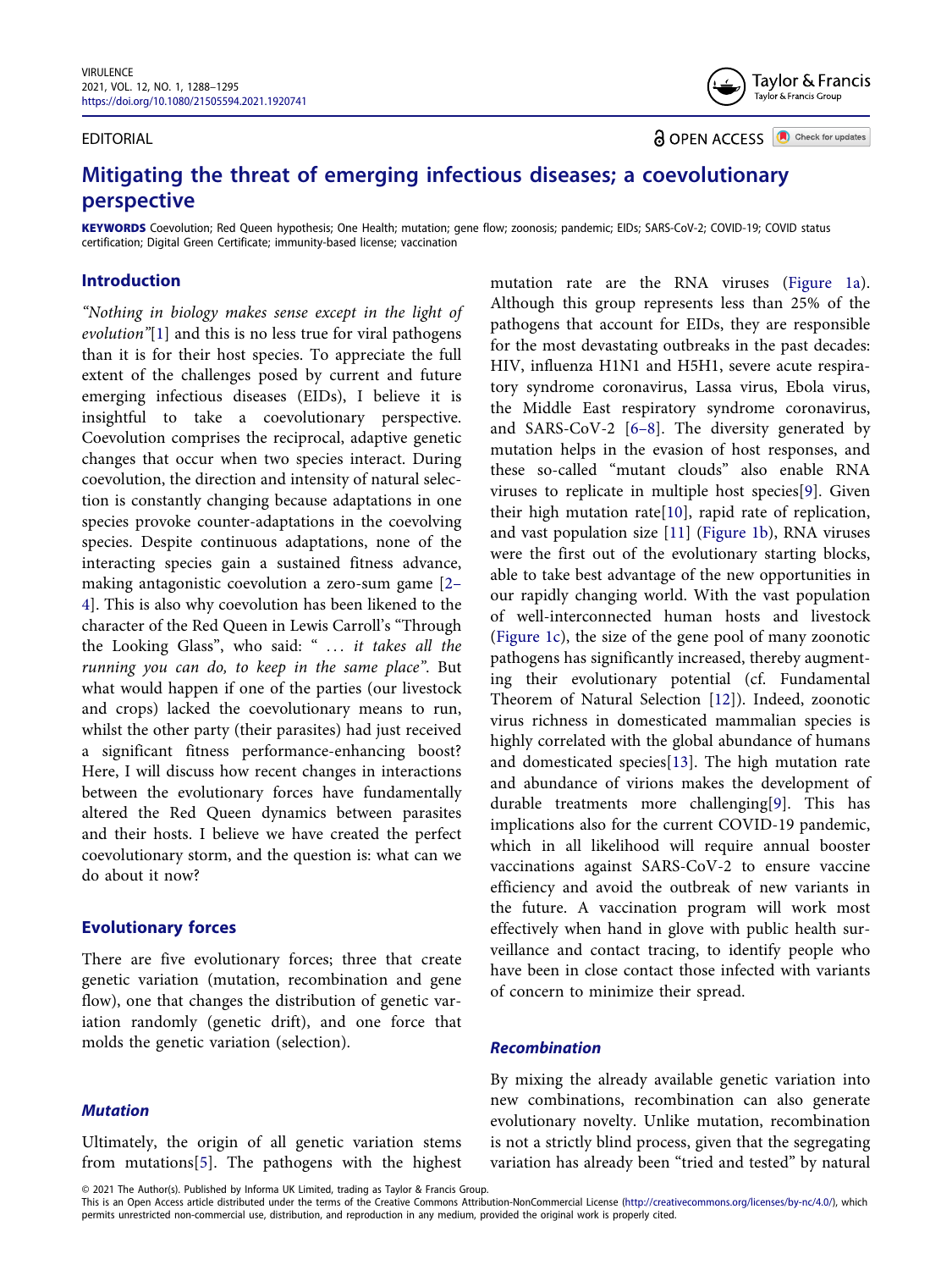

<span id="page-2-6"></span><span id="page-2-5"></span><span id="page-2-1"></span><span id="page-2-0"></span>**Figure 1.** Coevolutionary disequilibrium between livestock, humans and pathogens. (a) Viruses have an extremely high mutation rate.[[10\]](#page-7-5), and (b) a high abundance[\[11](#page-7-6)]. In combination with their rapid rate of replication, these properties give viruses a high evolutionary potential. (c) The biomass of livestock is over an order of magnitude higher than that of all wildlife combined[[11\]](#page-7-6), yet their genetic effective size [\[30](#page-8-0)] is 80 times lower than the minimum viable population size of free-living species[\[31](#page-8-1)], which makes livestock vulnerable to infectious disease. (d) Habitat destruction, illegal wildlife trade and human activities have increased gene flow and brought many species into contact, which is facilitating spillover and hybridization of pathogens[[16\]](#page-7-12). (e) The highly abundant and genetically depleted livestock act as "mixing vessels" where different pathogens can hybridize[[7](#page-7-13)]. (f) Close contact between livestock and humans can lead to spillovers, which make zoonotic hybrid pathogens a significant threat to human health now and in the future[[40\]](#page-8-2).

<span id="page-2-7"></span><span id="page-2-4"></span><span id="page-2-3"></span>selection in another genomic background. Furthermore, recombination acts fast and it can have profound effects by swapping multiple nucleotides in a single event. In sexually reproducing organisms, meiotic recombination mixes the genetic contributions from both parents in the offspring, which is the principle evolutionary advantage of sex[[14\]](#page-7-9). Although many pathogens reproduce asexually, some can still recombine their genome by template switching[\[15](#page-7-10)], i.e. the exchange between closely related (homologous) genes from other viruses. Several studies have documented evidence of genetic recombination in coronaviruses, both in animals, such as MHV, TGEV, and feline and canine coronaviruses, as well as in human-infecting coronaviruses, including MERS-CoV, SARS-CoV-1

<span id="page-2-2"></span>(reviewed in Su et al [[6\]](#page-7-3).), and SARS-CoV-2[[8\]](#page-7-11). Recombination can rapidly increase the level of variation, but its potential to generate evolutionary novelty is considerably enhanced when combined with another evolutionary force – gene flow.

# *Gene flow*

This evolutionary force is perhaps most under our control, as it involves the physical movement of plants, animals, humans, and their associated pathogens. Such migration results in gene flow when it leads to genetic exchange between otherwise isolated gene pools. However, moderating gene flow has significant socialeconomic consequences as decision makers need to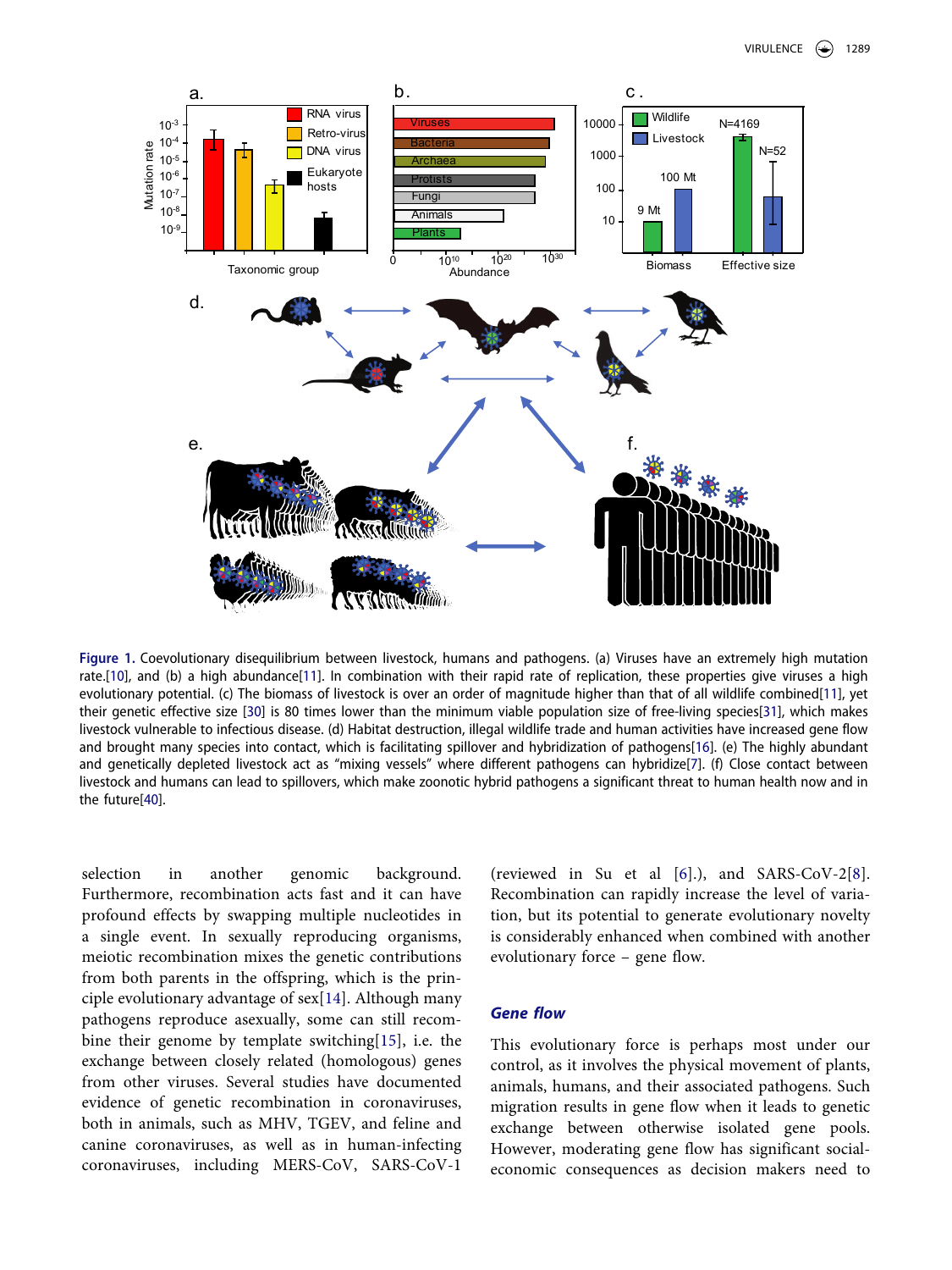<span id="page-3-1"></span>trade-off the benefits of economic growth, and people's well-being and education, against the costs to human health and the environment. In addition, climate change can further elevate the rate of gene flow of the pathogens associated with humans, livestock and wildlife. Gene flow of pathogens can also be mediated by natural vectors, and it can be an indirect result of habitat destruction, environmental change, illegal wildlife trade, and other human activities [[16](#page-7-12)[,17\]](#page-7-14). Migration and the gene flow of SARS-CoV-2 during the COVID-19 pandemic need to be minimized, which requires difficult political decisions and broad public support for a vaccine passport (or "immunity passport", "immunity-based license"), such as the UK's "COVID status certification" and the EU's "Digital Green Certificate". Vaccine passports provide proof that a person has been vaccinated against COVID-19, received a negative test result, or recently recovered from COVID-19, and they offer three important benefits: (1) helping to open up the economy and society more rapidly; (2) protecting lives by reducing the risk of people contracting the virus; and (3) shortening the transmission chains, thereby reducing the opportunity for the virus to evolve increased virulence. Implementation of such vaccine passports will have significant implications across a wide range of legal and ethical issues affecting individuals and societies globally (see below).

#### *Genetic introgression*

<span id="page-3-6"></span><span id="page-3-5"></span><span id="page-3-4"></span><span id="page-3-3"></span><span id="page-3-2"></span>When gene flow brings two previously isolated populations into contact so that they can hybridize and recombine their genomes, this may result in genetic introgression. Genetic introgression can release vast levels of evolutionary novelty, and it is thought to have been responsible for one of the largest known speciation events of vertebrates; the radiation of cichlid fishes in the Great African Lakes [\[18](#page-7-15)]. Introgression between diverged lineages has also led to the evolution of human-specialized pathogens[[19\]](#page-7-16). The potential for hybridization between previously isolated species is at a record high ([Figure 1\)](#page-2-0), and pathogens are exceptionally well poised to exploit the new opportunities offered by genetic exchanges[\[20\]](#page-7-17). The genetic introgression that results from hybridization can produce mosaiclike genomes[\[21\]](#page-7-18), and these novel combinations of genes occasionally enable the hybrids to infect new host species[[22\]](#page-7-19), or increase virulence[[23\]](#page-7-20). According to the "mixing vessel" theory[\[24](#page-7-21)], some species of domesticated animals provide potential contact zones for multiple pathogens to exchange their genes ([Figure](#page-2-0) [1](#page-2-0)). Pigs, for example, are susceptible to both avian and <span id="page-3-7"></span>human influenza viruses, and these multiple infections can result in the evolution of novel hybrid strains such as H2N3[[24\]](#page-7-21). Given the zoonotic origin of SARS-CoV -2, and the close contact between its most common host (humans) and domesticated animals, the vaccination of some domesticated species may be required in the future[\[25](#page-7-22)].

# <span id="page-3-8"></span>*Selection*

<span id="page-3-9"></span>Natural selection molds the genetic variation introduced by mutation, recombination, and gene flow, resulting in adaptive evolution and increased fitness. Due to their rapid rate of replication and vast population size, pathogens are able to evolve rapidly, adaptively responding to changes in their environment. The discipline of evolutionary epidemiology studies how ecology, human behavior, and (medical) interventions shape the evolution of virulence in pathogens[[26\]](#page-8-3). Although we are still unable to predict the exact trajectory of virulence evolution, we do know that adaptive evolutionary changes in pathogens increase their momentary fitness. This means that decisions made presently on how to deal with COVID-19 globally are likely to have long-term consequences for the virulence evolution of this pathogen. As vaccination programmes are being executed globally, we will have to assess and minimize the risks posed by SARS-CoV-2 reservoirs in parts of the human population that cannot, or do not wish to, be vaccinated. Furthermore, we need to be aware of other reservoir host species and their spillback potential, which could lead to the reemergence of (localized) COVID-19 outbreaks in the future. Hence, the continued monitoring of the disease, the global rollout of vaccines, vaccination of susceptible host species, and vaccine passports are measures that will need to be employed to successfully combat this disease.

#### **The Red Queen in a globalized world**

<span id="page-3-0"></span>So, how did we get here? To better understand what has shifted the status quo between (human) hosts and our zoonotic pathogens, it is useful to examine the theory of coevolution, and in particular the Red Queen's hypothesis. This hypothesis was originally proposed to explain the constant rate of extinction specific to a given group of species[[2\]](#page-7-1). According to this hypothesis, the amount of resources controlled by a species determines its fitness, and hence, its population size. Furthermore, the amount of resources that one species gains results in an equivalent loss in its competing species, which could result in their extinction[[3\]](#page-7-23). If we are to relate this evolutionary law to humans, we should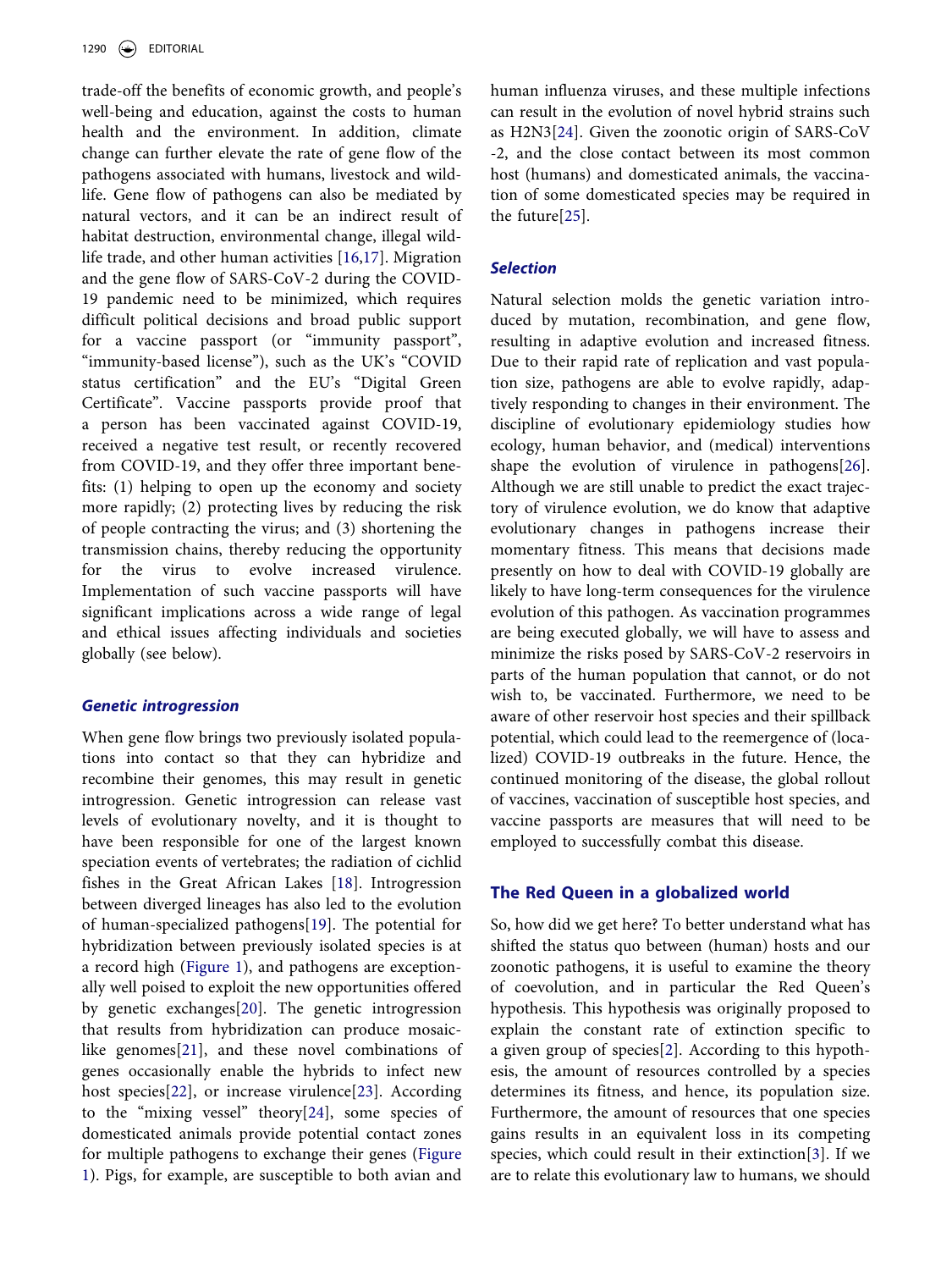acknowledge that our fitness gain has not been accomplished by evolving superior physical traits to control more resources, but rather, by adapting our environment. Many people have access to near limitless amounts of animal protein and carbohydrates produced in agriculture by our livestock and crops. However, the production of these resources has been driven by economic forces rather than evolutionary forces, and I believe this has tipped the coevolutionary balance in favor of our pathogens.

<span id="page-4-1"></span>In the textbook example of coevolution, the frequencies of two antagonistic species fluctuate over time. Parasites tend to disproportionately infect the most common host genotype, whilst the rare genotypes escape becoming parasitized. The rare genotypes can thereby increase in frequency until one of them becomes the most common genotype. In turn, this eases the selection pressure against the once-common genotype, saving it from being pushed to extinction. In this sense, *"a genotype is its own worst enemy, its fitness will decrease as it becomes more common"*[[27\]](#page-8-4). This process leads to Red Queen dynamics, and it results in a large amount of genetic variation that can be maintained over long periods of time[[4\]](#page-7-24). This genetic variation is important because it allows recombination to generate novel genotypes. Recombination might be the most important evolutionary advantage of sexual reproduction [\[14](#page-7-9),[28\]](#page-8-5), shuffling the genetic variation of the parents into new offspring genotypes, enabling slowly evolving hosts to coexist with much faster evolving parasites. Importantly, however, recombination can only generate novel variation when the parents possess genetic differences.

<span id="page-4-3"></span><span id="page-4-2"></span><span id="page-4-0"></span>Adaptations in the host and parasite can also proceed in a "tit-for-tat" mode of coevolution, whereby both parties are under selection to "exceed" the antagonistic trait of the other species. This second type of coevolution is the other face of the Red Queen[[4\]](#page-7-24), and it is commonly known as the coevolutionary arms race. In this case, the antagonistic coevolution plays out between the virulence genes of the parasite and the immune genes (or resistance genes) of the host, and such coevolution is typified by a series of recurrent selective sweeps [\[4](#page-7-24)]. The host and parasite genotypes are rapidly replacing each other, and this process can drive one of the species to extinction[[29\]](#page-8-6). In an arms race scenario, there are no second prizes; once the resistance of a gene or genotype has been broken, it can only be mend by evolving yet another resistant variant. The same rationale holds true for vaccines; once a pathogen like SARS-CoV-2 has evolved resistance to the vaccine, new vaccines need to be developed and applied to continue protecting the population. This need for variation is fundamental to both Red Queen processes. However, in the first process (Red Queen dynamics), both the host and parasite have genetic variation "in credit", whereas during an arms race scenario, new variation (or vaccines) need to be constantly generated as the system is "in debit".

Due to centuries of selective breeding, many of our livestock have become severely inbred; for example, the genetic variation present in 150 breeds of sheep and cattle is equivalent to a gene pool with a median effective population size of 52 individuals [\[30](#page-8-0)] [\(Figure 1c\)](#page-2-0). This is 80 times lower than the minimum viable population size calculated for the 212 free-living species reviewed by Traill et al [\[31](#page-8-1)]. With little genetic variation, this livestock lacks the "coevolutionary fuel" to adaptively respond to the challenges posed by new pathogens, forcing coevolution into an arms race scenario. Consequently, our livestock is continually losing fitness with each novel pathogen it contracts. For our livestock – and perhaps also for us humans – the fitness ratchet clicks with every new EID that evolves and establishes itself. This is very pertinent to the original concept of the Red Queen hypothesis[[2\]](#page-7-1), which was originally formulated to understand the biotic conflicts over energy distribution among species. According to Van Valen: " . . . *an increase in momentary fitness by one species causes an equal total decline in momentary fitness among ecologically interacting species*"[[3\]](#page-7-23). Given the extraordinarily high biomass of our livestock (and us humans), the momentary fitness gains that parasites could accomplish by exploiting this plentiful resource are truly astronomical. Parasites and pathogens will continue to adapt to exploit these resources, and it is high time we recognize this evolutionary inevitability.

<span id="page-4-8"></span><span id="page-4-7"></span><span id="page-4-6"></span><span id="page-4-5"></span><span id="page-4-4"></span>Pathogens have shaped societies over the past 13,000 years, playing a major role in wars, the colonization of continents, and the demise of civilizations[[32\]](#page-8-7). True, infectious pathogens are not our only threat, but the risks and their impacts are closely interlinked with various other challenges [[33](#page-8-8)[,34](#page-8-9)]. In 2015, the UN set out 17 Sustainable Development Goals and 169 targets for 2030, which address economic, social and environmental dimensions of sustainable development[[35\]](#page-8-10). Two-thirds of these targets may not be reached as a result of the COVID-19 pandemic[[36\]](#page-8-11). In particular, Goal 3 aims to ensure healthy lives and promote wellbeing, and Target 3.3 aims to end or combat many infectious diseases. Similarly, the Global Health Security Agenda vision statement reads: *"A world safe and secure from global health threats posed by infectious diseases, whether natural, deliberate, or accidental"*[[37\]](#page-8-12). These visions, goals, and targets are ambitious and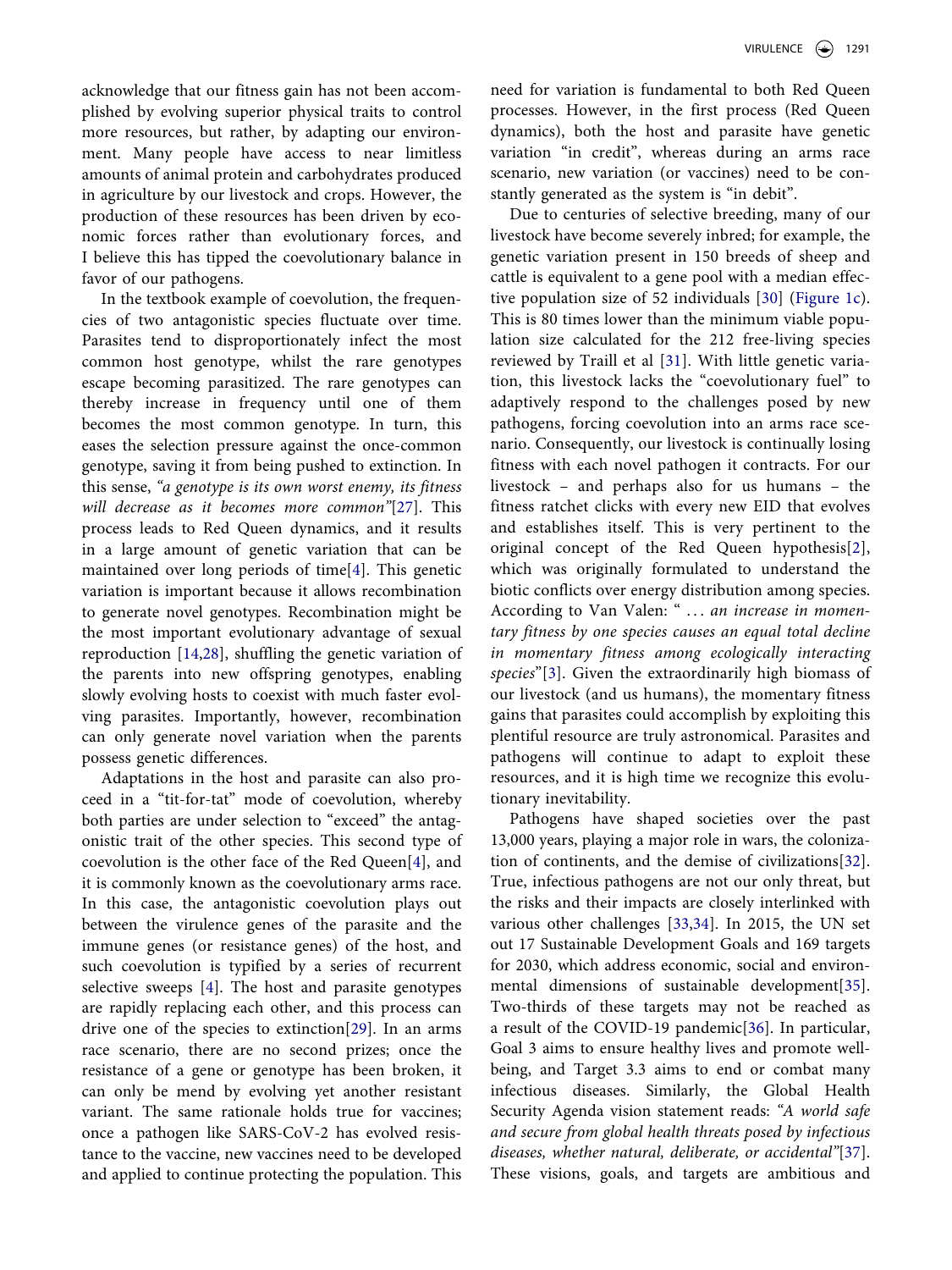transformational, but they do not recognize the danger posed by the evolution of novel zoonotic EIDs, and they do not prepare the public for the concessions we all will need to make as individuals to safeguard the future well-being of our species.

# **Toward a coevolutionary sustainable world**

#### *Control and reduce gene flow*

<span id="page-5-0"></span>To reduce the risks of future outbreaks of novel pathogens, we must control the gene flow of pathogens. Firstly, we can dramatically reduce the gene flow of human pathogens by altering some of our behaviors. Social distancing has already altered how we work and interact, which has markedly increased the uptake of online communication, such as Skype, Zoom, and FaceTime. Synchronous virtual communication platforms are giving us a unique advantage over other social animals that are threatened by EIDs. [\[38](#page-8-13)] COVID-19 is likely to accelerate the development of virtual communication, and such technologies will not only be key to reducing the impact of EIDs, but they may also be part of the solution to other environmental challenges. In addition, the introduction of "vaccine passports" could be instrumental in facilitating safe, free movement during the COVID-19 pandemic, enabling resumption of many social and economic activities. This will help to break transmission chains, which is not only important to prevent deaths now, but also halt the evolution of SARS-CoV-2 and to save lives in the future. There is significant political and public resistance against such passports, as some fear that these could be used discriminate against those refusing a COVID-19 vaccine, thereby applying pressure to raise vaccination rates. Some of the already most disadvantaged and discriminated against minorities have the lowest uptake rate of COVID-19 vaccine[\[39](#page-8-14)], putting these communities at increased risk, and potentially exacerbating inequalities. If we accept to need for a high level of vaccination to ameliorate potential inequalities arising from noncompliance, it may be necessary to consider compelling the uptake of vaccines. Sadly, this might be the price we have to pay for trailing in the Red Queen arms race. Similar to the momentary fitness loss of species at the receiving end of a coevolutionary arms race[\[3](#page-7-23)], we may have to accept the need for such measures until we have managed to reset the coevolutionary imbalance. Importantly, implementing these urgent changes requires us to carefully negotiate a wide range of legal and ethical issues that could inadvertently discriminate or exacerbate existing inequalities. How best to adjust

to this new status quo is being considered in various reports and committees, including the United Nations, UNESCO, EQUINET (the European Network of Equality Bodies), ENNHRI (the European Network of National Human Rights Institutions), the SET-C (Science in Emergencies Tasking – COVID-19) and many others.

Secondly, we have to better understand our enemy. Brooks et al. spelled it out in an acronym, DAMA – Document, Assess, Monitor, Act[\[40](#page-8-2)]. Zoonotic EIDs pose the most significant threat to our society, but the pandemic potential differs markedly between pathogens[[7\]](#page-7-13). We need to dedicate more resources to sequencing the virome of wildlife and our livestock, enabling us to better track gene flow, and assess spillover events and hybridization. Various programmes are already in place. For example, the Global Virome Project [[41](#page-8-15)] conducts viral discovery and provide timely data for public health interventions against future pandemics. An estimated 1.67 million viral species have yet to be discovered from mammal and bird hosts, and the costs of sequencing viruses with the highest zoonotic potential may be great  $(-1.2)$  to 7 billion US dollars)[\[41\]](#page-8-15), but they are dwarfed by the cost of another pandemic. The PREventing ZOonotic Disease Emergence (PREZODE) [[42\]](#page-8-16) is a particularly promising initiative that was announced recently at the One Planet Summit in January 2021. It aims to bring together the scientific and medical communities, promoting an internationally coordinated strategy to tackle emerging risks, focussing on prevention and sustainable solutions, as well as preparedness for the outbreak of EIDs.

<span id="page-5-4"></span><span id="page-5-3"></span><span id="page-5-2"></span><span id="page-5-1"></span>Thirdly, we will need to better assess the EID risks posed by other host species. Hosts vary in their suitability as "mixing vessels and their ability to spread and transmit zoonotic pathogens to humans"[[7\]](#page-7-13). Although we have known this for over a century[\[26](#page-8-3)], we have failed to act[[39\]](#page-8-14). We now have the tools to identify hosts that pose the greatest zoonotic threat. For example, Sun et al [\[43\]](#page-8-17). examined whether SARS-CoV-2 could infect other species and found that one of the receptors in human ACE2 is identical to that of the receptor in macaques and chimpanzees. Such comparative genomics could help to assess the host-specific risks of spillovers and spillbacks, enabling us to identify potential reservoir host species.

Fourthly, to minimize highest-risk gene flow, we will need to bring a halt to the loss of natural habitats in biodiversity hotspots, thereby reducing human-wildlife conflict and spillover events[\[17](#page-7-14)]. These actions will complement the SDG targets, of which 30 (18%) are predicted to help reduce the risk of another global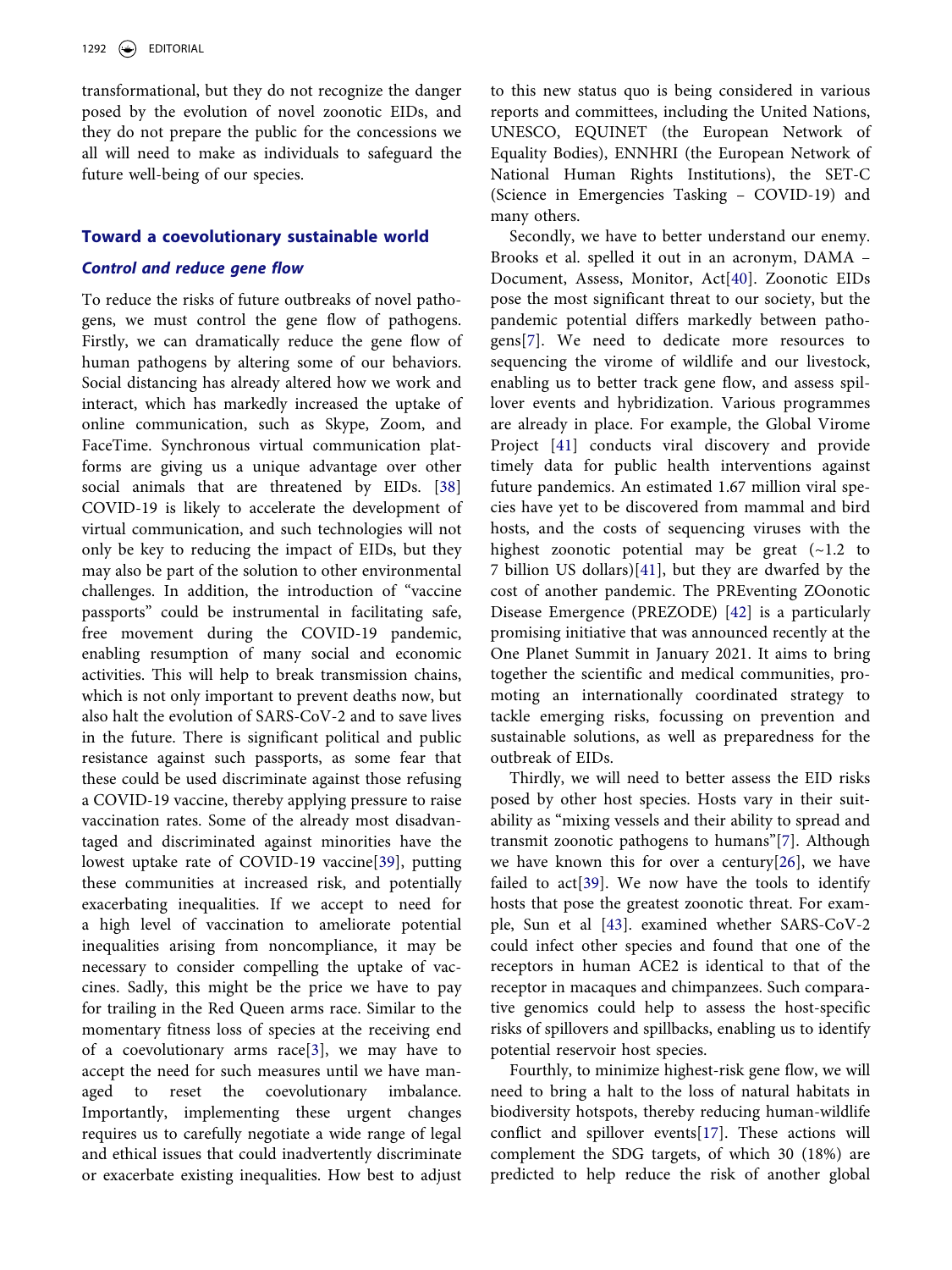pandemic[\[36](#page-8-11)]. In this coevolutionary One Health approach, the protection of natural habitats and the environment is not just for the conservation of biodiversity, but also for the prevention of the next pandemic.

#### *Restore genetic variation in livestock*

<span id="page-6-0"></span>In order to limit the reservoir of susceptible hosts, we will need to restore genetic diversity of farmed and domesticated animals (as well as crops), going beyond the goals and targets set out by the Strategic Plan for Biodiversity 2011–2020[[44\]](#page-8-18), and the UN 2030 Agenda for Sustainable Development [[35\]](#page-8-10). Our livestock is at an overwhelming coevolutionary disadvantage, and it has become a "sitting duck" in the middle of a rapidly heating arms race with EIDs. However, the genetic variation that is lost in our livestock and crops is still largely present, in wild varieties and wild relatives, and dispersed among different breeds. Understandably, breeding programmes have been focussing on a few, highly productive breeds to maximize yield. Unfortunately, however, this has resulted in the extinction of 3.5% and 10% of domesticated breeds of birds and mammals, respectively[[45](#page-8-19)]. In the first global assessment of biodiversity for food and agriculture, the FAO found that the genetic resources of many production systems are in serious decline[[46](#page-8-20)]. The report also shows that biodiversity loss increases disease risk, but sadly, it fails to anticipate the extreme coevolutionary vulnerability of many production systems. Unless we act now, massive losses of crops and livestock are an evolutionary inevitability.

<span id="page-6-5"></span><span id="page-6-4"></span><span id="page-6-3"></span><span id="page-6-1"></span>Interestingly, however, some wild vertebrate species such as the mangrove killifish (*Kryptolebias marmoratus*) appear to have evolved a genomic architecture that enables them to survive without novel, recombinant genetic variation. This fish can reproduce through self-fertilization, resulting in genetically near-uniform individuals. Remarkably, to offset its coevolutionary disadvantage, it has duplicated many of its MHC immune genes[[47\]](#page-8-21). Emulating this genomic solution, transgenic, cisgenic and intragenic approaches, gene editing, site-specific mutagenesis (genome editing), and gene pyramiding are applied or considered for more durable resistance in crops [[48–50](#page-8-22)]. However, without genetic variation between individuals, there can be no coevolutionary balance with pathogens. Frankel [\[51\]](#page-8-23) already wrote this in his landmark paper: "*Variation – the essence of life*.". We are now half a century later, and it is time we act.

# *Reduce consumption of animal protein*

<span id="page-6-7"></span><span id="page-6-6"></span>Mass food production has underpinned our "ecological success", but it is entirely unsustainable based on environmental, ecological, and coevolutionary grounds. We urgently need to reduce our reliance on animal protein, in particular the consumption of other mammals. Emission of potent greenhouse gases by ruminant livestock is contributing significantly to anthropogenic "radiative forcing" and global warming[[52](#page-8-24)]. The vast amount of antibiotics used to enhance growth and control infections has led to the emergence of new, more virulent, and more resistant microorganisms [[53\]](#page-8-25). Given that mammals are phylogenetically closely related to humans, they also pose the most significant threat for the evolution and transmission of zoonotic EIDs. Producing animal protein from aquaculture and aquaponics has the potential to become an environmentally and coevolutionary more sustainable way of feeding part of the world's population[\[46](#page-8-20)]. In addition, we will also need to develop a larger variety of palatable non-meat-based alternatives, which will have direct and indirect health benefits[[54\]](#page-8-26). Reducing the number of livestock is imperative for human health, as well as for the health of the planet. To implement this and other changes, we must embrace a coevolutionary robust One Health approach and focus on what really matters: One World – One Health.

# <span id="page-6-8"></span><span id="page-6-2"></span>**Concluding remarks**

Emerging infectious diseases (EIDs) are possibly the greatest existential threat to humanity, but fortunately, we have never been in a stronger position to defend ourselves against these threats. COVID-19 has elicited a huge pan-global response among our medical and scientific communities, and as a species, we have shown remarkable behavioral plasticity to cope with the new conditions. Nevertheless, COVID-19 has revealed the tension between our rights as individuals and the well-being of society as a whole. However, tackling this pandemic requires us to act as an eusocial species rather than as selfish individuals. It calls for increased social responsibility, in particular in the uptake of the vaccine and adherence to rules designed to control the COVID-19 pandemic. Misinformation on the web and "playing politics" can significantly undermine the much-needed concerted response. Going forward, we need to recognize that our health, the environment, and our global economy are all closely interlinked, and that the world's natural resources must be governed in a way that attains a coevolutionary balance. The "One World – One Health" concept was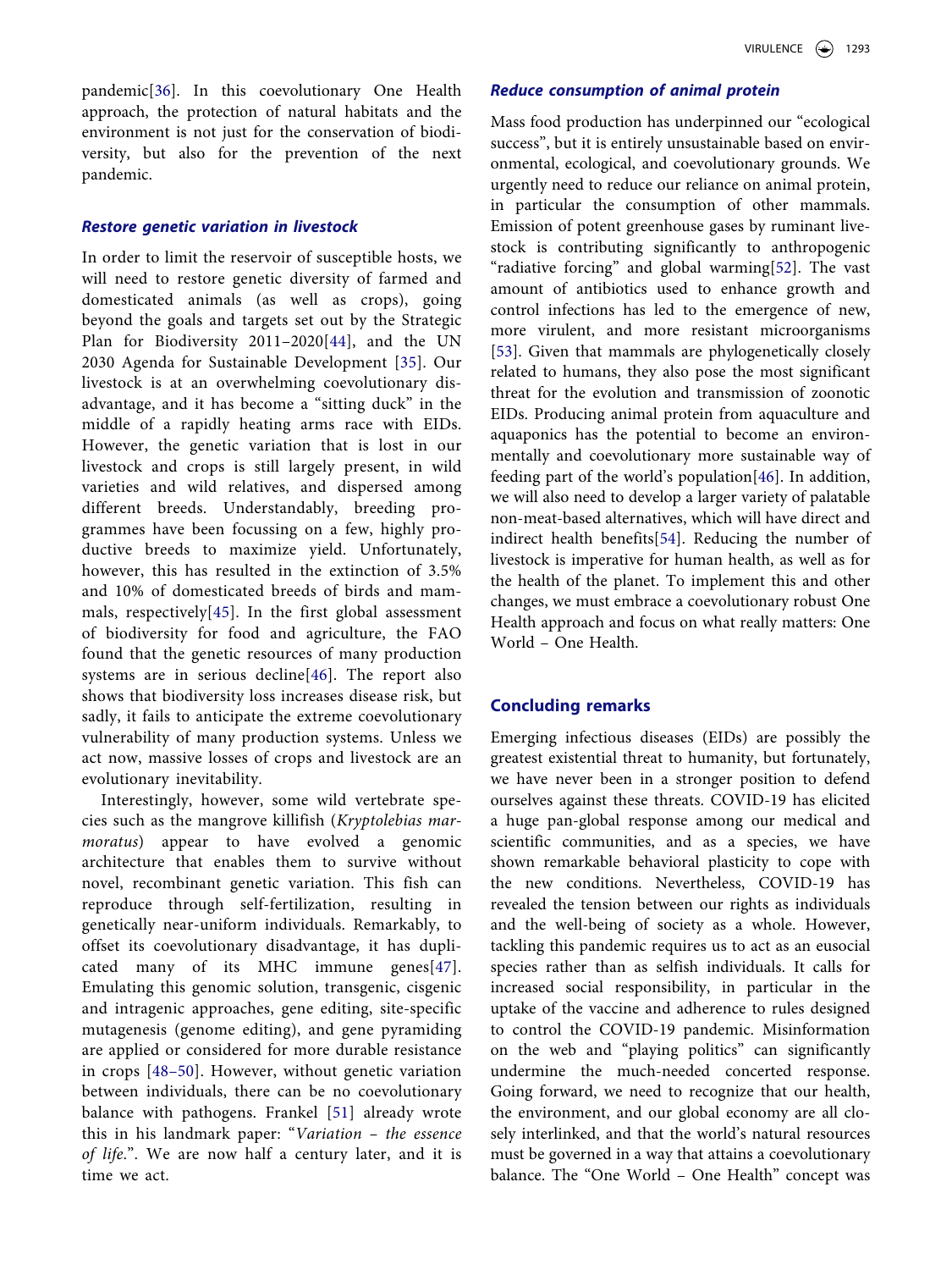<span id="page-7-26"></span><span id="page-7-25"></span>created in 2004, inspired by the "One Medicine" approach [[55\]](#page-8-27) that integrates human and veterinary medicine to respond to zoonoses[[56](#page-8-28)]. By considering the health of humans, wildlife and ecosystems, the holistic One Health approach has recruited multisector expertise in dealing with humanity's greatest challenge. New initiatives are emerging that envision innovative prevention strategies, such as PREZODE[[42\]](#page-8-16). I advocate that these initiatives also address the coevolutionary imbalance, integrating this into the One Health framework. Importantly, all these changes require broad public support underpinned by an understanding of the significant threat our society is facing, and what we can do at an individual and societal level to improve our long-term (coevolutionary) prospects as a species. I believe that this is essential because with increased globalization, we have created a perfect storm for the evolution and outbreak of EIDs. Rather than just combating the existing EIDs and minimizing their social-economic impacts, we must also curtail the evolution of novel EIDs, thereby reducing the risks of future outbreaks, and the possible transition from the "Anthropocene" into a "Pathocene".

#### **Data availability statement**

Data sharing is not applicable to this article as no new data were generated in this study. [Figure 1](#page-2-0) is based on data published in, or associated with: Holmes (2009) (doi.org/ 10.1146/annurev.ecolsys.110308.120248), Traill et al. (2007) (doi.org/10.1016/j.biocon.2007.06.011), Bar-On et al. (2018) (doi.org/10.1073/pnas.1711842115), and Zhang et al. (2018) (doi.org/10.1038/s41598-018-30061-0).

# **Funding**

This work was supported by the Earth and Life Systems Alliance.

#### **References**

- <span id="page-7-0"></span>[1] Dobzhansky T. Nothing in biology makes sense except in the light of evolution. Am Biol Teacher. [1973;](#page-1-0)35 (3):125–129.
- <span id="page-7-1"></span>[2] Van Valen L. A new evolutionary law. Evol Theory. [1973](#page-1-1);1:1–30.
- <span id="page-7-23"></span>[3] Van Valen L. Molecular evolution as predicted by natural selection. J Mol Evol. [1974](#page-3-0);3(2):89–101.
- <span id="page-7-24"></span>[4] Lighten J, Papadopulos AS, Mohammed RS, et al. Evolutionary genetics of immunological supertypes reveals two faces of the Red Queen. Nat Commun. [2017](#page-4-0);8:1294.
- <span id="page-7-2"></span>[5] Crow JF, Kimura M. An introduction to population genetics theory. New York: Harper and Row; [1970.](#page-1-2)
- <span id="page-7-3"></span>[6] Su S, Wong G, Shi W, et al. Epidemiology, genetic recombination, and pathogenesis of coronaviruses. Trends Microbiol. [2016;](#page-1-3)24(6):490–502. .
- <span id="page-7-13"></span>[7] Olival K, Hosseini P, Zambrana-Torrelio C, et al. Host and viral traits predict zoonotic spillover from mammals. Nature. [2017](#page-2-1);546:646–650.
- <span id="page-7-11"></span>[8] Zhou H, Chen X, Hu T, et al. A novel bat coronavirus closely related to SARS-CoV-2 contains natural insertions at the S1/S2 cleavage site of the spike protein. Curr Biol. [2020](#page-2-2);30(11):2196–2203.e3. .
- <span id="page-7-4"></span>[9] Domingo E, Perales C. Viral quasispecies. PLoS Genet. [2019](#page-1-4);15(10):e1008271.
- <span id="page-7-5"></span>[10] Holmes EC. The evolutionary genetics of emerging viruses. Annu Rev Ecol Evol Syst. [2009](#page-1-5);40:353–372.
- <span id="page-7-6"></span>[11] Bar-On YM, Phillips R, Milo R. The biomass distribution on Earth. Proc Nat Acad Sci. [2018](#page-1-6);115 (25):6506–6511.
- <span id="page-7-7"></span>[12] Fisher RA. The genetical theory of natural selection. In: Variorum, Bennett JH, editors. Oxford: Oxford University Press; [1999.](#page-1-7)
- <span id="page-7-8"></span>[13] Johnson CK, Hitchens PL, Pandit PS, et al. Global shifts in mammalian population trends reveal key predictors of virus spillover risk. Proc R Soc B. [2020](#page-1-8);287 (1924):20192736. .
- <span id="page-7-9"></span>[14] Felsenstein J. The evolutionary advantage of recombination. Genetics. [1974](#page-2-3);78:737–756.
- <span id="page-7-10"></span>[15] Cromer D, Grimm AJ, Schlub TE, et al. Estimating the in-vivo HIV template switching and recombination rate. Aids. [2016](#page-2-4);30(2):185–192.
- <span id="page-7-12"></span>[16] Wilkinson DA, Marshall JC, French NP, et al. Habitat fragmentation, biodiversity loss and the risk of novel infectious disease emergence. J R Soc Interface. [2018](#page-2-5);15:20180403.
- <span id="page-7-14"></span>[17] Dobson AP, Pimm SL, Hannah L, et al. Ecology and economics for pandemic prevention. Science. [2020](#page-3-1);369  $(6502):379-381.$ .
- <span id="page-7-15"></span>[18] Nichols P, Genner MJ, Van Oosterhout C, et al. Secondary contact seeds phenotypic novelty in cichlid fishes. Proc R Soc B. [2015](#page-3-2);282(1798):20142272.
- <span id="page-7-16"></span>[19] Nader JL, Mathers TC, Ward BJ, et al. Evolutionary genomics of anthroponosis in *Cryptosporidium*. Nat Microbiol. [2019;](#page-3-3)4(5):826–836. .
- <span id="page-7-17"></span>[20] Jouet A, Saunders DG, McMullan M, et al. *Albugo candida* race diversity, ploidy and host-associated microbes revealed using DNA sequence capture on diseased plants in the field. New Phytol. [2019](#page-3-4);221 (3):1529–1543. .
- <span id="page-7-18"></span>[21] Ward BJ, Van Oosterhout C. HYBRIDCHECK: software for the rapid detection, visualization and dating of recombinant regions in genome sequence data. Mol Ecol Resour. [2016](#page-3-5);16(2):534–539.
- <span id="page-7-19"></span>[22] McMullan M, Gardiner A, Bailey K, et al. Evidence for suppression of immunity as a driver for genomic introgressions and host range expansion in races of *Albugo candida*, a generalist parasite. Elife. [2015;](#page-3-6)4:e04550.
- <span id="page-7-20"></span>[23] Schelkle B, Faria PJ, Johnson MB, et al. Mixed infections and hybridisation in monogenean parasites. PLoS One. [2012;](#page-3-6)7(7):e39506.
- <span id="page-7-21"></span>[24] Ma W, Kahn RE, Richt JA. The pig as a mixing vessel for influenza viruses: human and veterinary implications. J Mol Genetic Med. [2009;](#page-3-7)3(1):158–166.
- <span id="page-7-22"></span>[25] Van Oosterhout C, Hall N, Ly H, et al. COVID-19 evolution during the pandemic – implications of new SARS-CoV-2 variants on disease control and public health policies. Virulence. [2021;](#page-3-8)12(1):507–508.